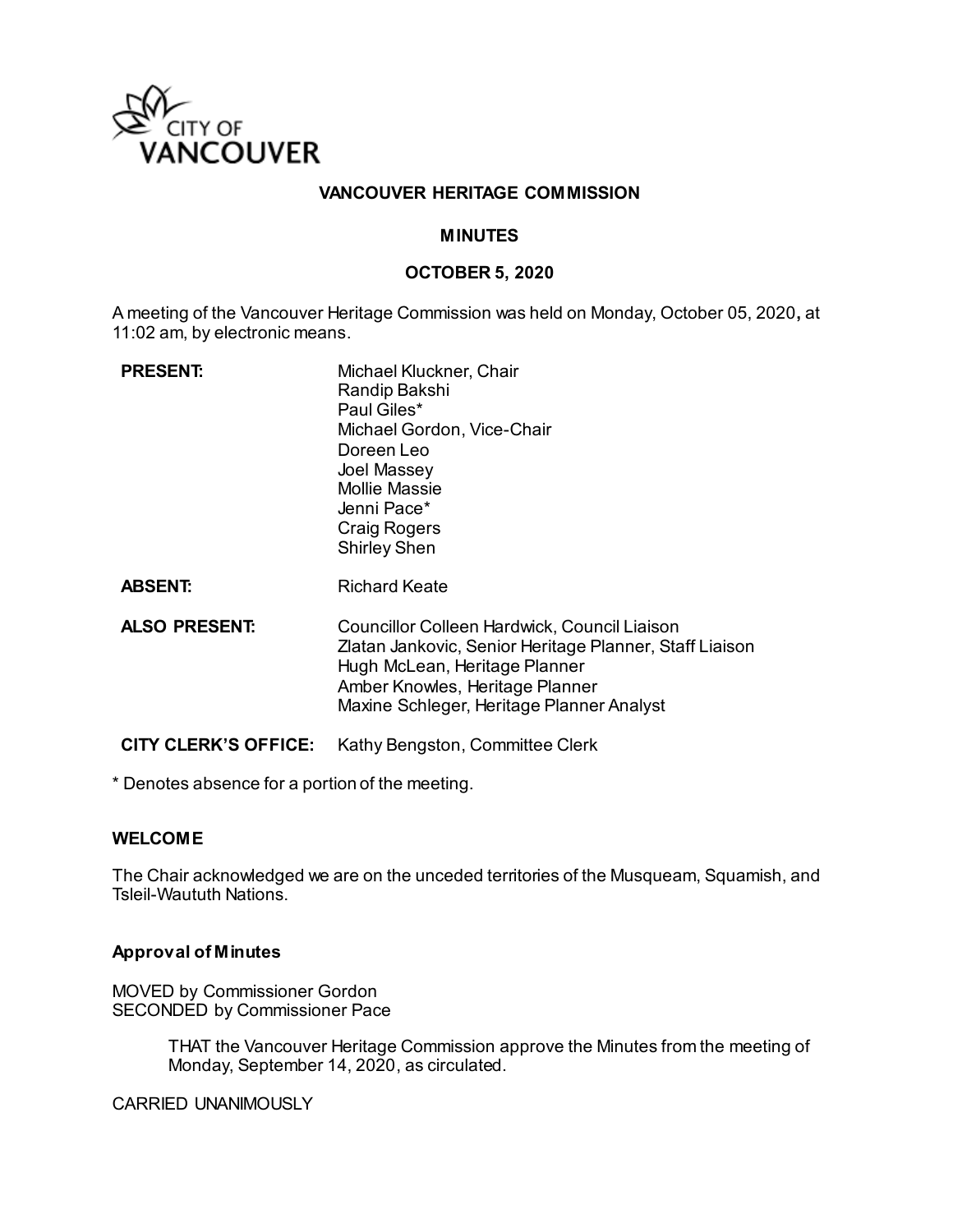# **Leave of Absence Requests**

None.

**1. 837 Beatty St. Anglo-Canadian Warehouse Company Building VHR "C" DP-2020-00531**

#### **Issues:**

- Compatibility of the rooftop addition with the heritage building: massing, colour, materials, lack of setbacks
- Overall conservation plan and degree of retention, specifically the removal of modest amounts of the already-altered parapet
- Specific proposed treatments: enlargement of certain rear windows on the only façade that is most intact
- Support for Heritage designation
- Support for relaxations sought

# **Applicant:**

Bryan Beca and Steve McFarlane, Mcfarlane Biggar Architects + Designers Inc.

**Staff:** Hugh McLean, Heritage Planner; Kevin Spaans, Development Planner

Staff and the applicant provided an overview of the application and responded to questions.

MOVED by Commissioner Massie SECONDED by Commissioner Massey

# WHEREAS

- 1. The Anglo-Canadian Warehouse Company Building is listed as a "C" on the Vancouver Heritage Register, and is valued for its connection to early Yaletown warehousing and commercial uses and for its Edwardian-era industrial vernacular design; and
- 2. A development application has been received to add four storeys to its existing two storeys, with no setback from the principal façade on the first three floors; and
- 3. The building was designed structurally to accommodate four additional storeys, which were never built; and
- 4. The application does not propose to restore the parapet, but instead to add four floors of massing directly above the front façade; and
- 5. The application proposes to enlarge some rear windows on the laneway façade; and
- 6. The Director of Planning is offering a 10% density bonus to FSR 5.5 in return for designation.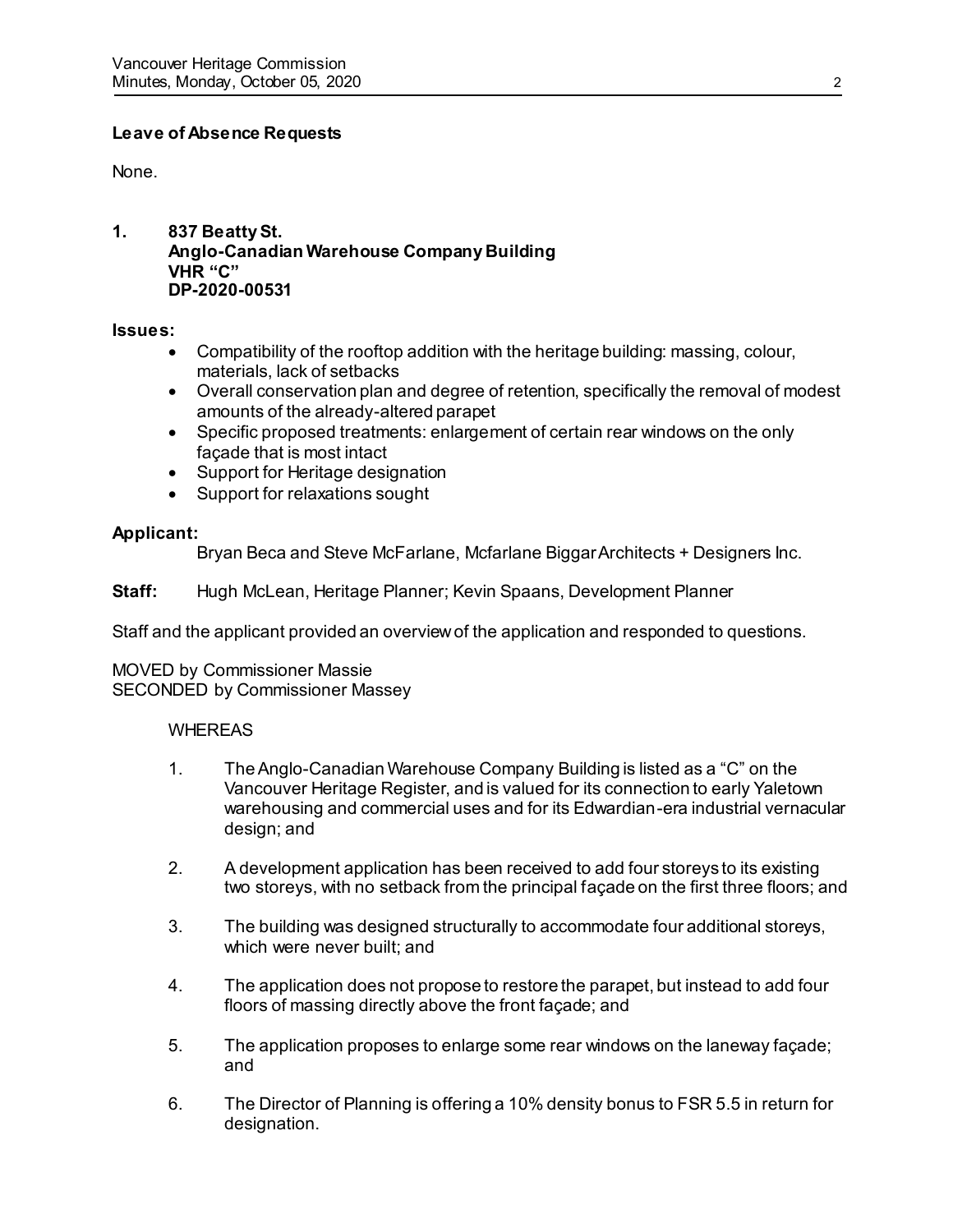# THEREFORE BE IT RESOLVED

THAT the Vancouver Heritage Commission supports the proposal, including the addition of four storeys, the density bonus in return for heritage designation, the Heritage Conservation Plan, the subdued colour scheme of the addition, the alterations to the rear façade, and the lack of setback on the front façade, and asks that the applicant focus on saving original elements, and continue research on original colours, and carefully consider storefront signage, exterior lighting and detailing to ensure the integrity of the historic front façade.

CARRIED UNANIMOUSLY

#### **2. 3102 Main St. – Heritage VHR "A", Designated DP-2020-00686**

**Issues:** Proposed change to significant visual feature of heritage building

#### **Applicant:**

Barry McGinn, McGinn Engineering and Preservation Ltd. John Ross, Project Manager, Real Estate and Facilities Management, City of Vancouver

**Staff:** Amber Knowles, Heritage Planner

Staff and the applicant provided an overview of the application and responded to questions.

MOVED by Commissioner Gordon SECONDED by Commissioner Massey

# WHEREAS

- 1. Heritage Hall, originally known as Postal Station "C", is an A-listed, municipally designated building adapted for community use and owned by the City of Vancouver; and
- 2. A development permit issued in October 2019, included a proposal to resurface the roof with Vermont Red Slate; and
- 3. An amendment has been proposed to use instead a black diamond pattern "North Country Slate" for the roof.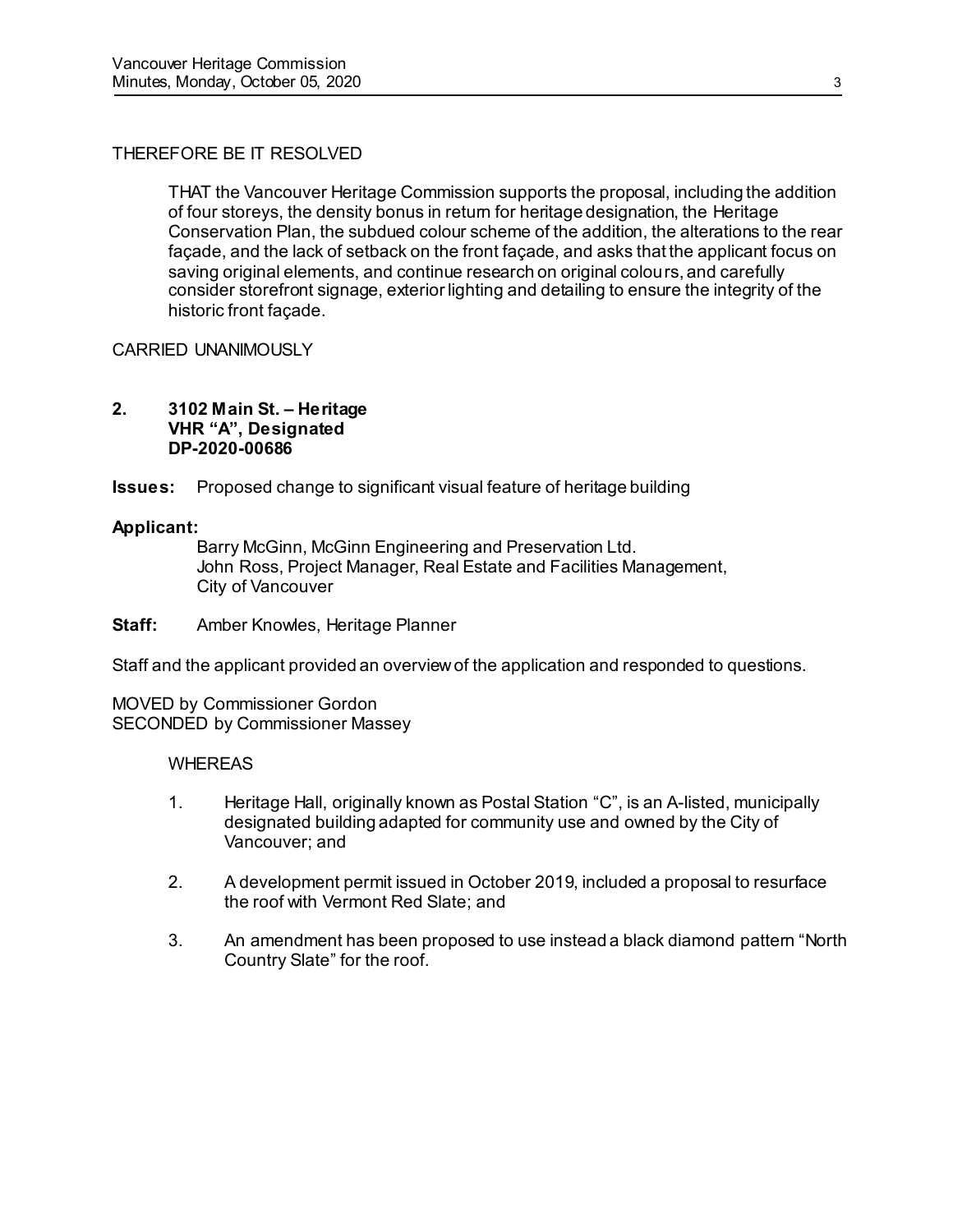# THEREFORE BE IT RESOLVED

THAT the Vancouver Heritage Commission supports the amendment as presented, and looks forward to reviewing the entire project, including the use of Heritage Incentive Program funds, at a future date.

#### CARRIED UNANIMOUSLY

#### **3. Statement of Significance and Vancouver Heritage Register Subcommittee Report**

Staff provided a report from the Statements of Significance (SoS) and SoS Subcommittee Report of September 21, 2020, and responded to questions.

MOVED by Commissioner Massie SECONDED by Commissioner Pace

> THAT the Vancouver Heritage Commission support adding 1685 Nelson St., Marshall Smith Residence, to the Vancouver Heritage Register as a B-listing and that the Vancouver Heritage Register Evaluation be referred back to staff to complete the necessary revisions.

> FURTHER THAT the Vancouver Heritage Commission request that the Statements of Significance for:

- 1685 Nelson St. Marshall Smith Residence;
- 2637 Carolina St. Willow Residence; and
- 1829 Stephens St. Acorn Residence;

be referred back to the consultants for revisions.

CARRIED UNANIMOUSLY (Commissioner Giles absent for the vote)

\* \* \* \* \*

The Commission recessed at 12:51 pm and reconvened at 1:06 pm.

\* \* \* \* \*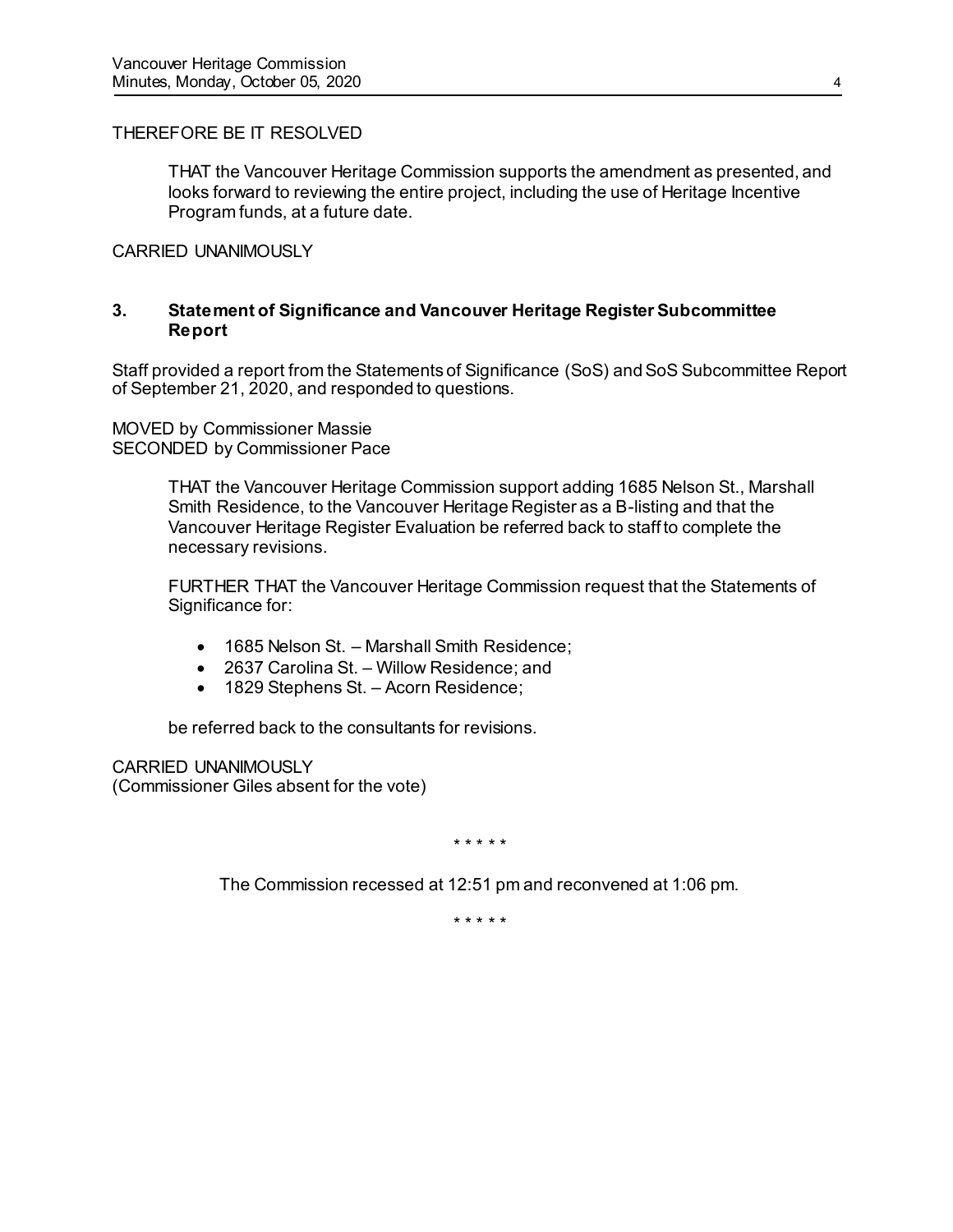# **4. New Business**

Commissioner Kluckner provided a presentation on the new business items.

# **(a) Demolition of Henry Hudson School Annex Building**

MOVED by Commissioner Massie SECONDED by Commissioner Gordon

#### WHEREAS

- 1. The Henry Hudson School at Cornwall Avenue between Cypress and Maple is schedule for demolition and replacement; and
- 2. The yellow wooden annex building at the northwest corner of the school grounds was constructed in 1912-13 as a Manual Training School, and is in good condition but is slated for demolition; and
- 3. The Vancouver School Board has previously entered into agreements to retain similar buildings for community purposes at General Gordon and Carleton schools.

#### THEREFORE BE IT RESOLVED

THAT the Vancouver Heritage Commission requests staff to work with the appropriate authorities to retain the Henry Hudson School annex building and to enter into such agreements with third parties so as to ensure its continued use in the community.

#### CARRIED UNANIMOUSLY

(Commissioners Giles and Pace absent for the vote)

# **(b) Status of Wong's Market, 5995 Main St.**

MOVED by Commissioner Bakshi SECONDED by Commissioner Shen

#### WHEREAS

- 1. The two storey store-apartment building at 5993-5995 Main Street recently known as Wong's Market was built in 1910 and was one of the first buildings in its area; and
- 2. The building has a significant cultural history, including its ownership by a Japanese-Canadian family and its seizure from them by the federal government in 1942; and
- 3. The building was until recently a surviving example of an Asian-run grocery in suburban Vancouver, but is currently empty and boarded up; and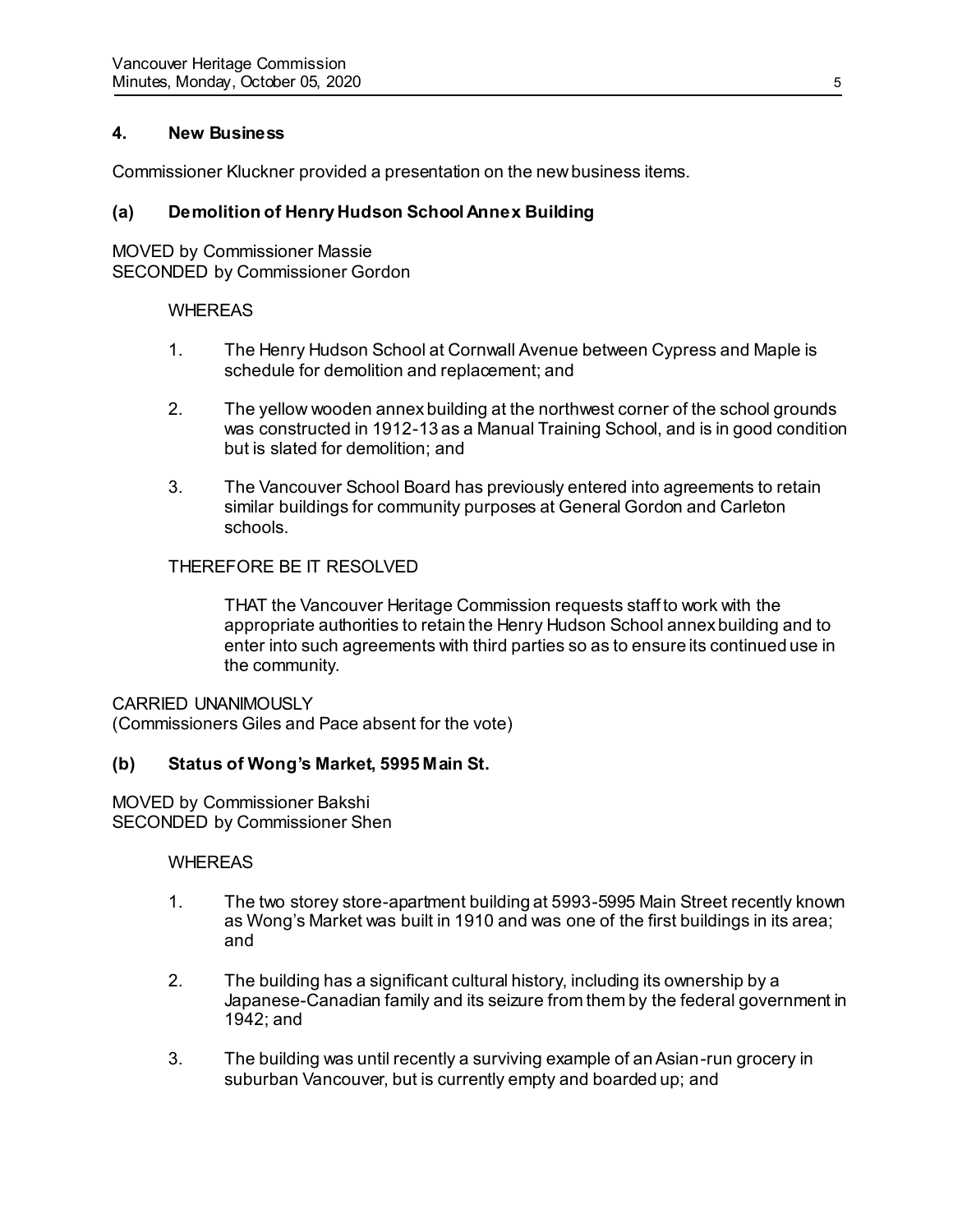4. The City has a policy wherein it encourages retention of historic commercial operations including old grocery stores in residential zones as a means of achieving complete communities and food-friendly neighbourhoods.

# THEREFORE BE IT RESOLVED

THAT the Vancouver Heritage Commission asks staff to initiate a Heritage Evaluation for the property with a view towards encouraging its retention and restoration.

CARRIED UNANIMOUSLY (Commissioners Giles and Pace absent for the vote)

# **(c) Status of Britannia Community Centre**

Commissioner Kluckner provided an overview of the Britannia Community Centre site. This item will be considered at a future meeting.

# **(d) Status of the Development Application, 2137 Yew St.**

MOVED by Commissioner Massie SECONDED by Commissioner Shen

#### WHEREAS

- 1. The building at 2137 Yew Street recently known as Helen's Grocery is a mixeduse commercial and residential building dating from 1912 in the Kitsilano neighbourhood; and
- 2. The City has received a development application that would demolish the building and replace it with a two-family structure; and
- 3. The City has a policy wherein it encourages retention of historic commercial operations including old grocery stores in residential zones as a means of achieving complete communities and food-friendly neighbourhoods.

# THEREFORE BE IT RESOLVED

THAT the Vancouver Heritage Commission asks staff to initiate a Heritage Evaluation for the property with a view towards encouraging its retention and restoration.

CARRIED UNANIMOUSLY (Commissioners Giles and Pace absent for the vote)